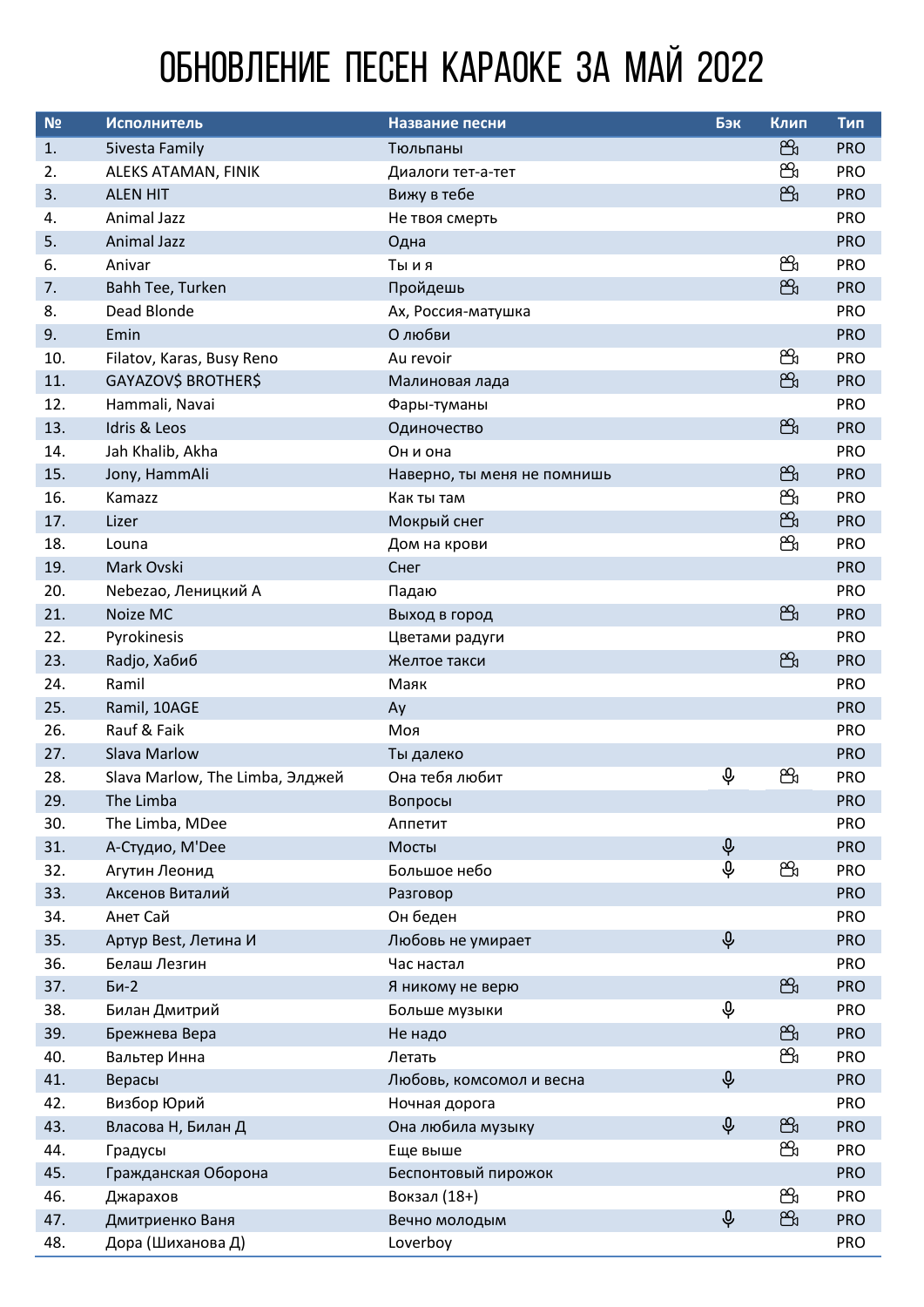| 49.  | Дора, T-Fest           | Cayendo                             | $\varphi$       |    | <b>PRO</b> |
|------|------------------------|-------------------------------------|-----------------|----|------------|
| 50.  | Дорн Иван              | Кроме тебя                          |                 |    | <b>PRO</b> |
| 51.  | Итляшев Ислам          | Сумасшедшая                         |                 |    | <b>PRO</b> |
| 52.  | Калинов Мост           | Алханай                             | $\hat{\Phi}$    |    | <b>PRO</b> |
| 53.  | Караулова Юлианна      | No <sub>1</sub>                     |                 | සි | <b>PRO</b> |
| 54.  | Каста                  | Пляски                              |                 |    | <b>PRO</b> |
| 55.  | Кипелов                | Крик тишины                         |                 |    | <b>PRO</b> |
| 56.  | Кока Клава, Пирожков А | Хочешь                              | $\varphi$       | සි | <b>PRO</b> |
| 57.  | Колдун Дмитрий         | Зависимость                         |                 |    | <b>PRO</b> |
| 58.  | Корж Макс              | Разнесем                            | Q,              | සි | <b>PRO</b> |
| 59.  | Крамбамбуля            | Госці                               |                 |    | <b>PRO</b> |
| 60.  | Крид Е, Максим         | Отпускаю                            |                 |    | <b>PRO</b> |
| 61.  | Лагучев Султан         | Люблю и ненавижу                    |                 | සි | <b>PRO</b> |
| 62.  | Ленинград              | Красная смородина                   |                 |    | <b>PRO</b> |
| 63.  | Лепс Григорий          | Иди и смотри                        |                 | සි | <b>PRO</b> |
| 64.  | Лепс Григорий          | Пою для вас                         |                 |    | <b>PRO</b> |
| 65.  | Лорак А, Качер А       | Материк                             |                 | සි | <b>PRO</b> |
| 66.  | Лорак Ани              | Стала сильней                       |                 |    | <b>PRO</b> |
| 67.  | Милохин Д, Басков Н    | Дико влюблены                       |                 | සි | <b>PRO</b> |
| 68.  | Мумий Тролль           | Алмазами                            |                 |    | <b>PRO</b> |
| 69.  | Нагиев Бахтияр         | Решил жениться                      |                 |    | <b>PRO</b> |
| 70.  | Нагиев Бахтияр         | Элина                               | $\hat{\Phi}$    |    | <b>PRO</b> |
| 71.  | Николаева Людмила      | Говорила мама мне                   |                 |    | <b>PRO</b> |
| 72.  | Николаева Людмила      | Завалинка                           |                 |    | <b>PRO</b> |
| 73.  | Нурминский             | Друг                                |                 |    | <b>PRO</b> |
| 74.  | Пикник                 | Кукла с человеческим лицом          |                 |    | <b>PRO</b> |
| 75.  | Пневмослон             | Думаю на шаг вперед (18+)           |                 |    | <b>PRO</b> |
| 76.  | Подольская Наталья     | Быть самой собой                    |                 |    | <b>PRO</b> |
| 77.  | Просто Лера            | <b>Мне 20</b>                       |                 | සි | <b>PRO</b> |
| 78.  | Республика Полина      | Месяц                               |                 |    | PRO        |
| 79.  | Свик Леша              | Плакала                             |                 | සි | <b>PRO</b> |
| 80.  | Сиончук Юля            | Математика                          | Q               |    | <b>PRO</b> |
| 81.  | Сиончук Юля            | Твоя                                | $\pmb{\varphi}$ |    | <b>PRO</b> |
| 82.  | Слава                  | Голодная любовь                     | $\hat{\phi}$    |    | <b>PRO</b> |
| 83.  | Слот                   | Чернуха                             |                 |    | <b>PRO</b> |
| 84.  | Сплин                  | Англо-русский словарь (Давай, Лама) |                 |    | <b>PRO</b> |
| 85.  | Сплин                  | Топай!                              |                 | සි | <b>PRO</b> |
| 86.  | Сукачев Гарик          | Научи меня жить                     |                 |    | <b>PRO</b> |
| 87.  | Сябры                  | Полька белорусская                  |                 |    | <b>PRO</b> |
| 88.  | Токарев Вилли          | Россия                              |                 |    | <b>PRO</b> |
| 89.  | Трофим                 | У меня есть ты                      |                 |    | <b>PRO</b> |
| 90.  | Умаров Еркинхужа       | Долго летели                        |                 | සි | <b>PRO</b> |
| 91.  | Фогель                 | Слова                               |                 |    | <b>PRO</b> |
| 92.  | Фрид Сева              | Настроение                          |                 |    | <b>PRO</b> |
| 93.  | Фрид Сева              | Она любит                           | $\varphi$       |    | <b>PRO</b> |
| 94.  | Хамза Ербол            | Зима                                |                 |    | <b>PRO</b> |
| 95.  | Хамза Ербол            | Мои друзья                          | $\varphi$       |    | <b>PRO</b> |
| 96.  | Хамза Ербол            | Я люблю тебя                        | $\varphi$       |    | <b>PRO</b> |
| 97.  | Ханна, Artik           | Как в первый раз                    |                 | සි | <b>PRO</b> |
| 98.  | Чеботина Люся          | 8                                   |                 | සි | <b>PRO</b> |
| 99.  | Черный Обелиск         | Не говори                           |                 |    | <b>PRO</b> |
| 100. | Шуфутинский Михаил     | Ах, осень, листья той первой весны  |                 |    | <b>PRO</b> |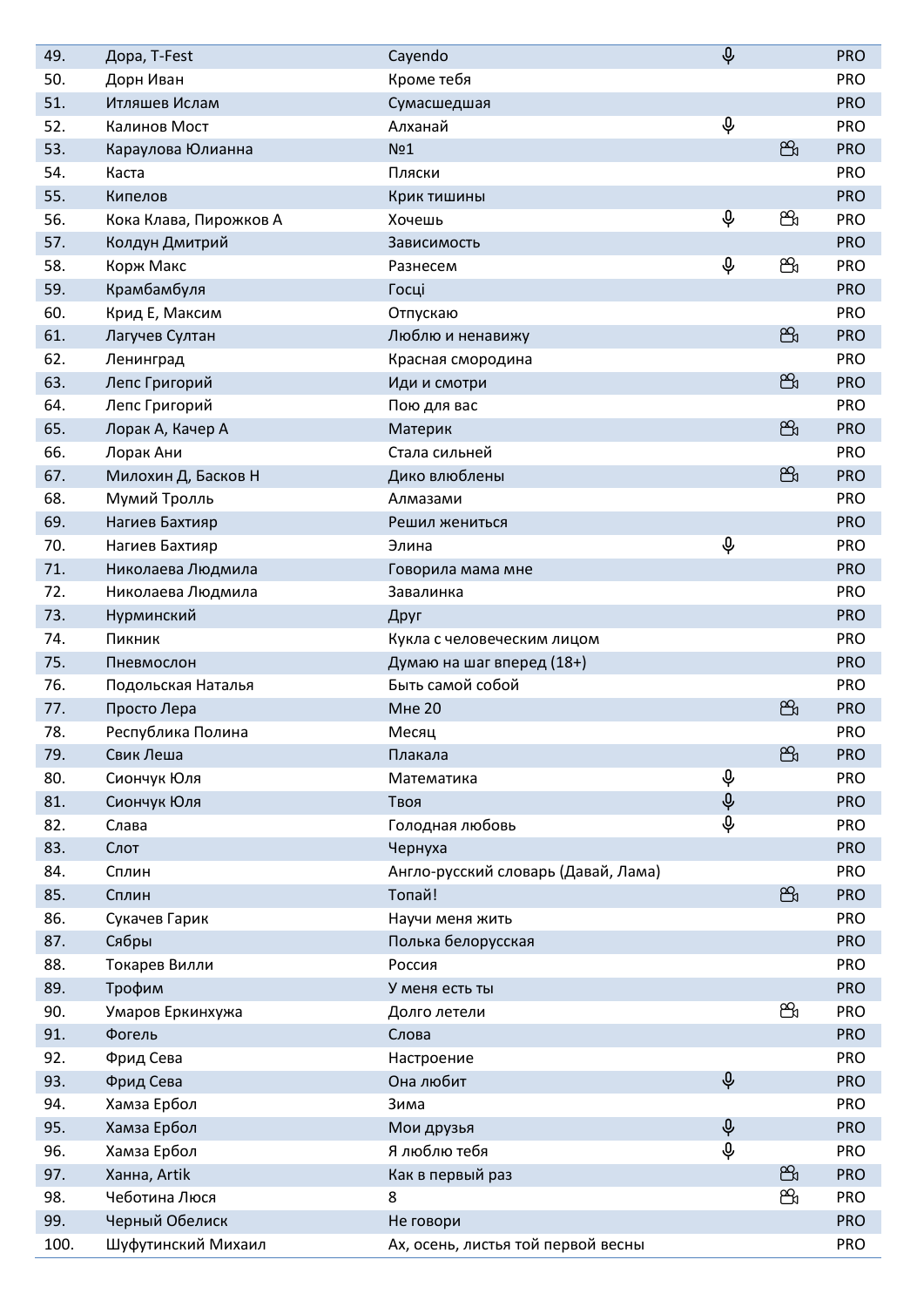| 101. | 2Pac Ft. Digital Underground | I Get Around                       | $CD+G$ |
|------|------------------------------|------------------------------------|--------|
| 102. | <b>Aaron Lewis</b>           | Grandaddy's Gun                    | $CD+G$ |
| 103. | Albert Lee                   | <b>Country Boy</b>                 | $CD+G$ |
| 104. | Alice In Chains              | Man In The Box                     | $CD+G$ |
| 105. | Alison Moyet                 | <b>Whispering Your Name</b>        | $CD+G$ |
| 106. | <b>Andrew Ripp</b>           | Jericho                            | $CD+G$ |
| 107. | Andrew Ripp                  | Rejoice                            | $CD+G$ |
| 108. | Autograph                    | All I'm Gonna Take                 | $CD+G$ |
| 109. | Autograph                    | <b>Blondes In Black Cars</b>       | $CD+G$ |
| 110. | Autograph                    | Cloud 10                           | $CD+G$ |
| 111. | Autograph                    | Deep End                           | $CD+G$ |
| 112. | Autograph                    | Friday                             | $CD+G$ |
| 113. | Autograph                    | In The Night                       | $CD+G$ |
| 114. | Autograph                    | My Girlfriend's Boyfriend Isn't Me | $CD+G$ |
| 115. | Autograph                    | Night Teen & Non-Stop              | $CD+G$ |
| 116. | Autograph                    | Send Her To Me                     | $CD+G$ |
| 117. | Autograph                    | Thrill Of Love                     | $CD+G$ |
| 118. | <b>Bellamy Brothers</b>      | <b>Vertical Expression</b>         | $CD+G$ |
| 119. | <b>Ben Gallaher</b>          | Country, Boy                       | $CD+G$ |
| 120. | <b>Billy Joel</b>            | <b>Everybody Has A Dream</b>       | $CD+G$ |
| 121. | <b>Bobby Vinton</b>          | Tell Me Why                        | $CD+G$ |
| 122. | <b>Bond</b>                  | Dancin' On A Saturday Night        | $CD+G$ |
| 123. | Brenda Lee                   | 59th St.Bridge Song                | $CD+G$ |
| 124. | <b>Brenda Lee</b>            | Ain't Gonna Cry No More            | $CD+G$ |
| 125. | Brenda Lee                   | All By Myself                      | $CD+G$ |
| 126. | <b>Brenda Lee</b>            | <b>Almost There</b>                | $CD+G$ |
| 127. | Brenda Lee                   | Alone With You                     | $CD+G$ |
| 128. | <b>Brenda Lee</b>            | Always On My Mind                  | $CD+G$ |
| 129. | Brenda Lee                   | Always Something Here To Remind Me | $CD+G$ |
| 130. | <b>Brenda Lee</b>            | Am I Blue                          | $CD+G$ |
| 131. | Brenda Lee                   | At Last                            | $CD+G$ |
| 132. | <b>Brenda Lee</b>            | Baby Won't You Please Come Home    | $CD+G$ |
| 133. | Brenda Lee                   | Just Let Me Dream                  | $CD+G$ |
| 134. | <b>Brent Cobb</b>            | <b>Black Crow</b>                  | $CD+G$ |
| 135. | <b>Brian Nhira</b>           | In My Arms                         | $CD+G$ |
| 136. | <b>Brother Osborne</b>       | <b>Drank Like Hank</b>             | $CD+G$ |
| 137. | <b>Bruce Cockburn</b>        | Wondering Where The Lions Are      | $CD+G$ |
| 138. | <b>CAIN</b>                  | Commission                         | $CD+G$ |
| 139. | CAIN                         | Yes He Can                         | $CD+G$ |
| 140. | Caitlyn Smith                | Downtown Baby                      | $CD+G$ |
| 141. | Camila Cabello               | Boys Don't Cry                     | $CD+G$ |
| 142. | Carly Rae Jepsen             | <b>Tiny Little Bows</b>            | $CD+G$ |
| 143. | <b>Charity Gayle</b>         | I Speak Jesus                      | $CD+G$ |
| 144. | <b>Cole Swindel</b>          | Middle Of A Memory                 | $CD+G$ |
| 145. | <b>Connie Francis</b>        | My Heart Cries For You             | $CD+G$ |
| 146. | Cooper Alan                  | Ain't Friends Anymore              | $CD+G$ |
| 147. | Copper Penny                 | You're Still The One               | $CD+G$ |
| 148. | <b>Creed Fisher</b>          | Cuz I'm Country                    | $CD+G$ |
| 149. | Crystal Yates & Micah Tyler  | What Mercy Did For Me              | $CD+G$ |
| 150. | Dave Edmunds                 | Louisiana Man                      | $CD+G$ |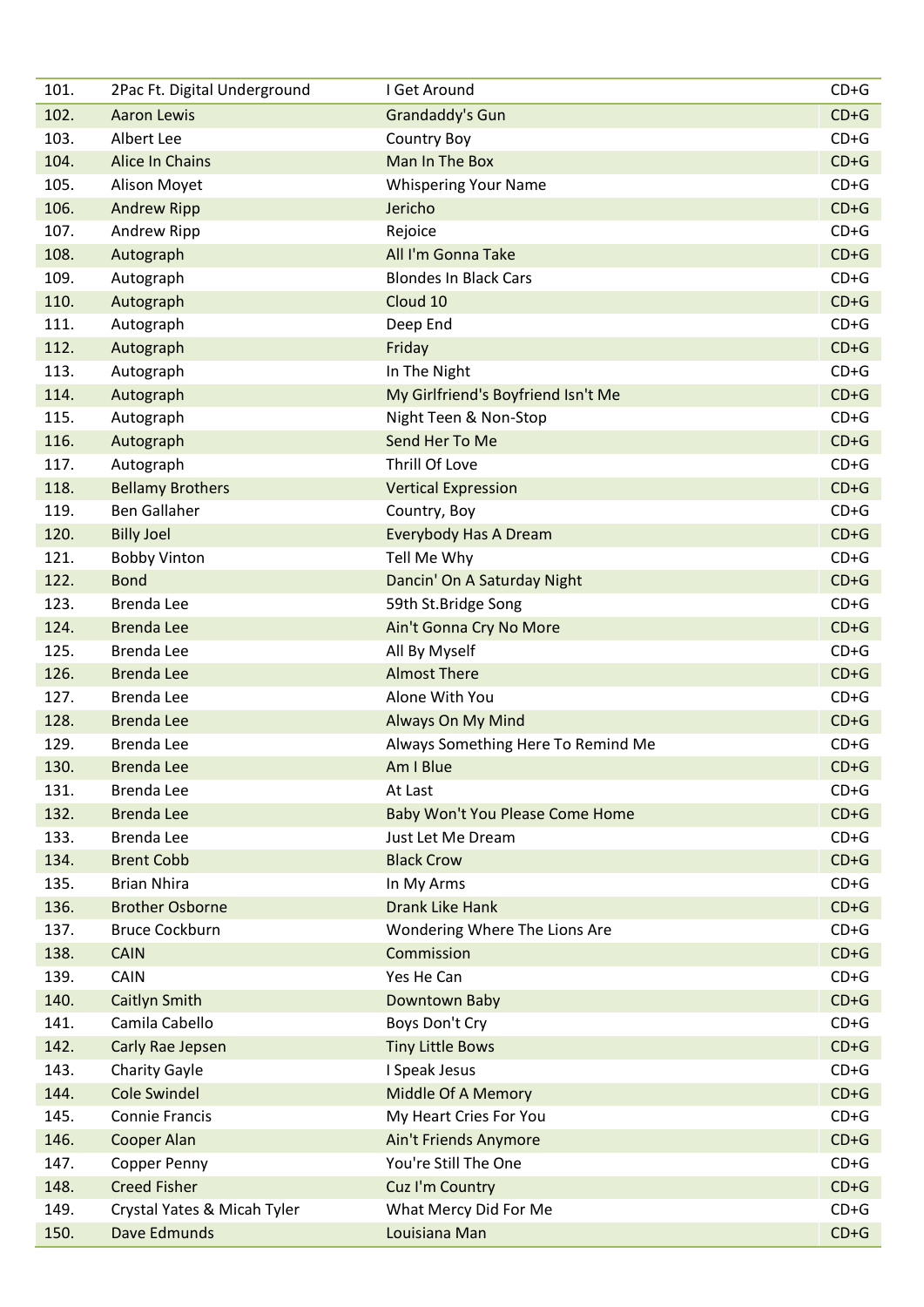| 151.         | David Christie                             | Saddle Up                                            | $CD+G$           |
|--------------|--------------------------------------------|------------------------------------------------------|------------------|
| 152.         | <b>David Rawlings</b>                      | <b>Cumberland Gap</b>                                | $CD+G$           |
| 153.         | Devin Dawson                               | All On Me                                            | $CD+G$           |
| 154.         | <b>Dido</b>                                | <b>Hurricanes</b>                                    | $CD+G$           |
| 155.         | Disney (HSMTMTS) Olivia Rodrigo            | Rose Song                                            | $CD+G$           |
| 156.         | <b>Drifters</b>                            | <b>Sweet Caroline</b>                                | $CD+G$           |
| 157.         | <b>Dualers</b>                             | Miss Jamaica                                         | $CD+G$           |
| 158.         | <b>Dylan Conrique</b>                      | <b>Birthday Cake</b>                                 | $CD+G$           |
| 159.         | <b>Elevation Worship</b>                   | <b>Graves Into Gardens</b>                           | $CD+G$           |
| 160.         | <b>Ella Fitzgerald</b>                     | <b>Skylark</b>                                       | $CD+G$           |
| 161.         | <b>Fhiona Ennis</b>                        | Rose Has To Die                                      | $CD+G$           |
| 162.         | <b>Frances Black</b>                       | All The Lies That You Told Me                        | $CD+G$           |
| 163.         | Freddie White                              | Smoke Gets In Your Eyes                              | $CD+G$           |
| 164.         | <b>Gabby Barrett</b>                       | <b>Got Me</b>                                        | $CD+G$           |
| 165.         | <b>Gene Autry</b>                          | <b>Red River Valley</b>                              | $CD+G$           |
| 166.         | <b>Glen Campbell</b>                       | Everybody's Talkin'                                  | $CD+G$           |
| 167.         | <b>Glen Campbell</b>                       | See You On Sunday                                    | $CD+G$           |
| 168.         | Hank Williams Jr                           | Ain't Misbehavin'                                    | $CD+G$           |
| 169.         | Hannah Belle                               | People Break Up                                      | $CD+G$           |
| 170.         | <b>Harry Styles</b>                        | As It Was                                            | $CD+G$           |
| 171.         | <b>High Valley</b>                         | She's With Me                                        | $CD+G$           |
| 172.         | <b>Ian Thomas</b>                          | <b>Come The Son</b>                                  | $CD+G$           |
| 173.         | Ian Thomas                                 | Hold On                                              | $CD+G$           |
| 174.         | Ian Thomas                                 | Long Long Way                                        | $CD+G$           |
| 175.         | Ian Thomas                                 | <b>Painted Ladies</b>                                | $CD+G$           |
| 176.         | Ian Thomas                                 | The Runner                                           | $CD+G$           |
| 177.         | Ian Thomas Band                            | <b>Coming Home</b>                                   | $CD+G$           |
| 178.         | Ian Thomas Band                            | Liars                                                | $CD+G$           |
| 179.         | Ian Thomas Band                            | Pilot                                                | $CD+G$           |
| 180.         | Ian Thomas Band                            | <b>Right Before Your Eyes</b>                        | $CD+G$           |
| 181.         | Ian Thomas Band                            | Time Is The Keeper                                   | $CD+G$           |
| 182.         | <b>Jane Siberry</b>                        | Mimi On The Beach                                    | $CD+G$           |
| 183.         | Jason Aldean                               | <b>God Made Airplanes</b>                            | $CD+G$           |
| 184.         | Jennifer Lyn & The Groove Revival          | Lay Your Memory Down                                 | $CD+G$           |
| 185.         | <b>Jesse Howard</b>                        | Little Boy And The Preacher Man                      | $CD+G$           |
| 186.         | <b>Jimmy Buffett</b>                       | Jamaican Farewell                                    | $CD+G$           |
| 187.         | John McNicholl                             | Danny Boy                                            | $CD+G$           |
| 188.         | John McNicholl                             | Then You Can Tell Me Goodbye                         | $CD+G$           |
| 189.         | Johnny Mathis                              | You Are Beautiful                                    | $CD+G$           |
| 190.         | Johnny Rodriguez                           | Turn Around, Look At Me                              | $CD+G$           |
| 191.         | Joni Mitchell                              | Barangrill                                           | $CD+G$           |
| 192.         | Jordan St. Cyr                             | <b>Weary Traveler</b>                                | $CD+G$           |
| 193.         | JP Cooper & Ray BLK                        | Need You Tonight (1)                                 | $CD+G$           |
| 194.         | <b>Judy Boucher</b>                        | Dreaming of a Little Island                          | $CD+G$           |
|              |                                            |                                                      | $CD+G$           |
| 195.<br>196. | <b>Judy Boucher</b><br><b>Judy Boucher</b> | Que Sera Sera (Reggae)                               | $CD+G$           |
| 197.         |                                            | Trying to Get Over You<br>The Dance                  | $CD+G$           |
|              | Kelly Clarkson                             |                                                      | $CD+G$           |
| 198.         | Lauren Spencer-Smith<br>Lionel Richie      | <b>Flowers</b>                                       | $CD+G$           |
| 199.         |                                            | Just For You (Todd Terry Pop Radio Mix)              |                  |
| 200.         | Lionel Richie & Billy Currington           | <b>Just For You</b>                                  | $CD+G$<br>$CD+G$ |
| 201.         | Lisa Layne                                 | These Shoes Don't Fit Me Anymore<br><b>Hell Yeah</b> | $CD+G$           |
| 202.         | Little Big Town                            |                                                      |                  |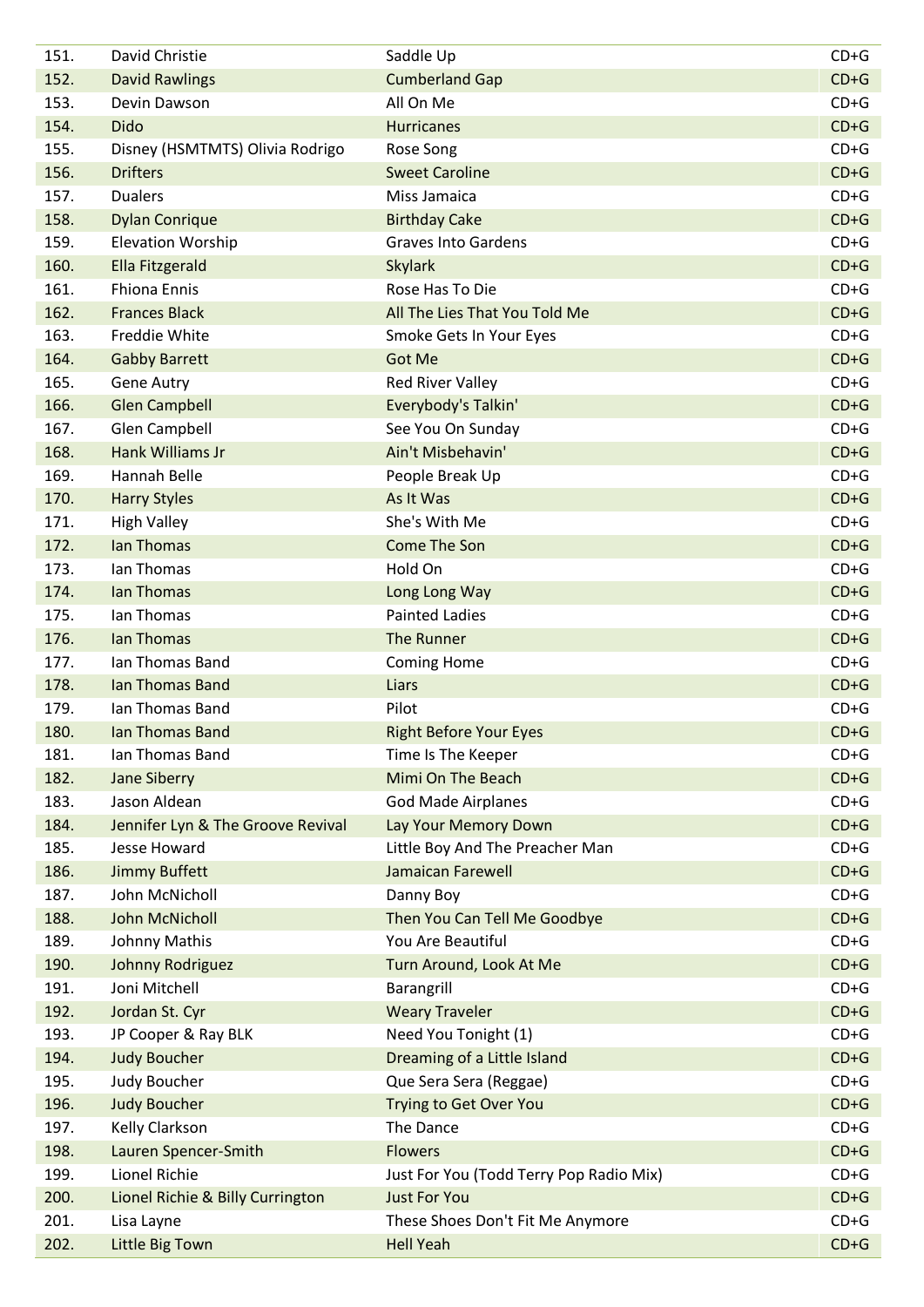| 203. | Lorrie Morgan                | 29 Again                                 | $CD+G$ |
|------|------------------------------|------------------------------------------|--------|
| 204. | Lorrie Morgan                | <b>Big Time</b>                          | $CD+G$ |
| 205. | Lulu                         | She Will Break Your Heart                | $CD+G$ |
| 206. | Luna Keller                  | <b>High Low High Low</b>                 | $CD+G$ |
| 207. | Lynyrd Skynyrd               | I'm A Country Boy                        | $CD+G$ |
| 208. | Lynyrd Skynyrd               | <b>Railroad Song</b>                     | $CD+G$ |
| 209. | Mac Powell                   | <b>River Of Life</b>                     | $CD+G$ |
| 210. | <b>Marshall Tucker Band</b>  | <b>Take The Highway</b>                  | $CD+G$ |
| 211. | Mary Black                   | Only A Womans Heart                      | $CD+G$ |
| 212. | Mary Heather Hickman         | <b>Baptist Parking Lot</b>               | $CD+G$ |
| 213. | Mason Dixon (Wbgv)           | When Karen Comes Around                  | $CD+G$ |
| 214. | <b>Master Jack</b>           | Four Jacks & A Jill                      | $CD+G$ |
| 215. | Max D. Barnes                | I Quit                                   | $CD+G$ |
| 216. | <b>Meat Loaf</b>             | Two Out Of Three Ain't Bad               | $CD+G$ |
| 217. | MercyMe                      | <b>Grace Got You</b>                     | $CD+G$ |
| 218. | Michael English              | When You Were Sweet Sixteen              | $CD+G$ |
| 219. | <b>Michael Patrick Kelly</b> | Home                                     | $CD+G$ |
| 220. | <b>Mike Denver</b>           | All You Ever Do Is Bring Me Down         | $CD+G$ |
| 221. | Mike Denver                  | Remember Me                              | $CD+G$ |
| 222. | <b>Mike Denver</b>           | Tonight We Just Might Fall In Love Again | $CD+G$ |
| 223. | Molly Hatchet                | Flirtin' With Disaster                   | $CD+G$ |
| 224. | Murray McLauchlan            | Down By The Henry Moore                  | $CD+G$ |
| 225. | Murray McLauchlan            | <b>Whispering Rain</b>                   | $CD+G$ |
| 226. | MVP's                        | <b>Turning My Heartbeat Up</b>           | $CD+G$ |
| 227. | Neil Sedaka                  | Stephen                                  | $CD+G$ |
| 228. | <b>Partland Brothers</b>     | Soul City                                | $CD+G$ |
| 229. | Patti Smith                  | People Have the Power                    | $CD+G$ |
| 230. | <b>Paul Carrack</b>          | I Live by the Groove                     | $CD+G$ |
| 231. | Paul Carrack                 | <b>Living Years</b>                      | $CD+G$ |
| 232. | <b>Paul Cauthen</b>          | I'll Be The One                          | $CD+G$ |
| 233. | Paul Cauthen                 | In Love With A Fool                      | $CD+G$ |
| 234. | <b>Percy Sledge</b>          | True Love Travels On A Gravel Road       | $CD+G$ |
| 235. | Perry Como                   | When Your Hair Has Turned To Silver      | $CD+G$ |
| 236. | Poppy Family                 | <b>Good Friends</b>                      | $CD+G$ |
| 237. | Poppy Family                 | Tryin'                                   | $CD+G$ |
| 238. | Pretenders                   | My City Was Gone                         | $CD+G$ |
| 239. | Prism                        | Spaceship Superstar                      | $CD+G$ |
| 240. | <b>Randy Houser</b>          | Note To Self                             | $CD+G$ |
| 241. | Red Hot Chili Peppers        | <b>Aquatic Mouth Dance</b>               | $CD+G$ |
| 242. | <b>Red Hot Chili Peppers</b> | <b>Black Summer</b>                      | $CD+G$ |
| 243. | Red Hot Chili Peppers        | Here Ever After                          | $CD+G$ |
| 244. | <b>Red Hot Chili Peppers</b> | It's Only Natural                        | $CD+G$ |
| 245. | Red Hot Chili Peppers        | Not the One                              | $CD+G$ |
| 246. | <b>Red Hot Chili Peppers</b> | One Way Traffic                          | $CD+G$ |
| 247. | Red Hot Chili Peppers        | Poster Child                             | $CD+G$ |
| 248. | <b>Red Hot Chili Peppers</b> | The Great Apes                           | $CD+G$ |
| 249. | Red Hot Chili Peppers        | These Are The Ways                       | $CD+G$ |
| 250. | <b>Red Hot Chili Peppers</b> | Veronica                                 | $CD+G$ |
| 251. | <b>Red Rider</b>             | Boy Inside The Man                       | $CD+G$ |
| 252. | <b>Riley Clemmons</b>        | For The Good                             | $CD+G$ |
| 253. | <b>Robert Mizzell</b>        | I Swear                                  | $CD+G$ |
| 254. | <b>Ronnie Milsap</b>         | <b>Mack The Knife</b>                    | $CD+G$ |